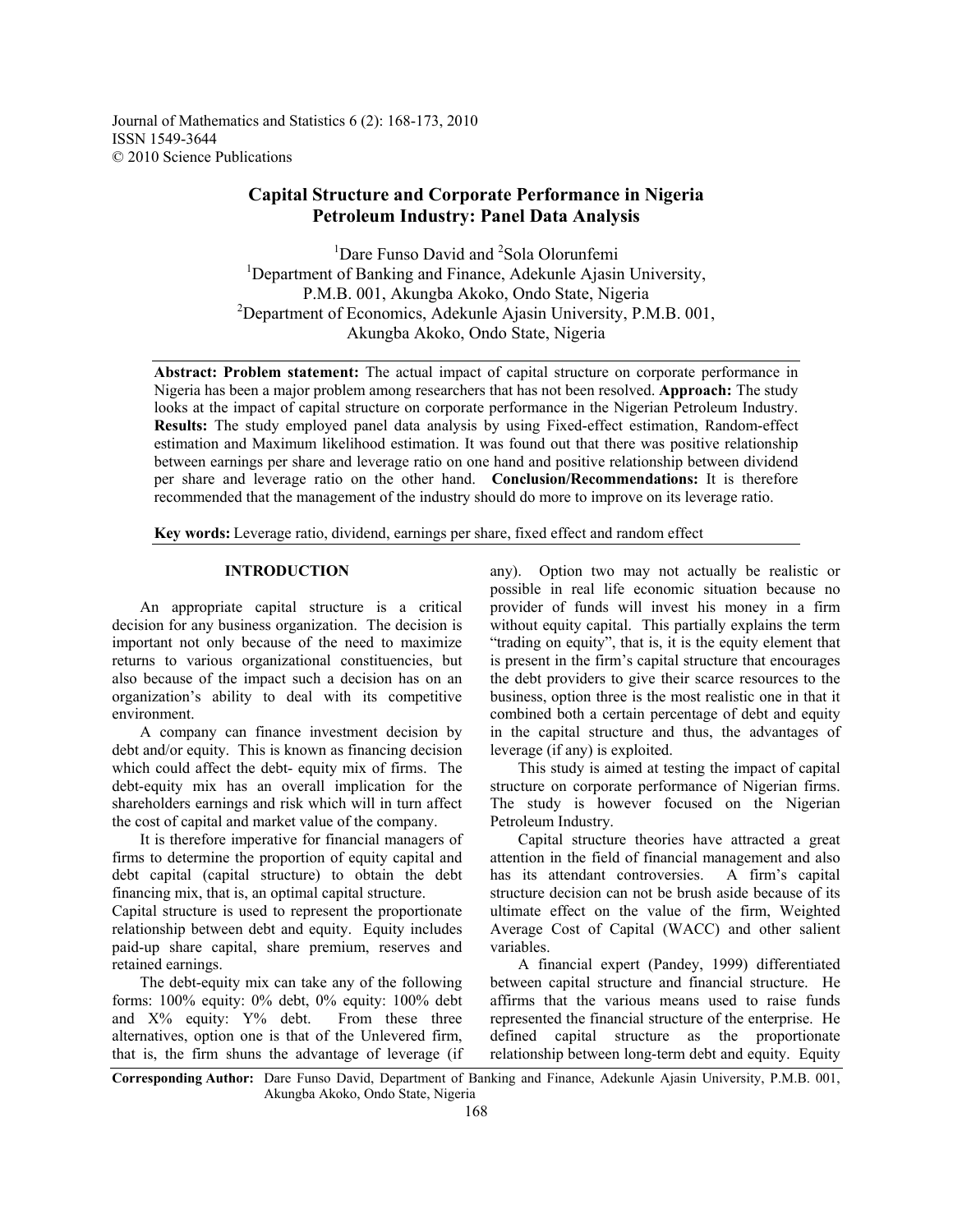is also defined to include share-capital, share premium, Reserves and surplus (Retained earnings). Equity is a good source of capital to business, particularly, the fund from the stock market has been a source of capital for the corporate sector. Emmanuga (1998) in his study on private sector dependence on capital market funds in Nigeria (Edo, 1997), using autoregressive model and estimation techniques, found out that capital market funds made a positive but insignificant impact on private sector.

 Capital structure is the proportions of debt instruments and preferred and common stock on a company's balance sheet (Van Horne, 2002). The firm's mix of different securities is known as its capital structure. The choice of capital structure is fundamentally a marketing problem. The firm can issue dozens of distinct securities in countless combinations, but it attempts to find the particular combination that maximizes it's overall market value (Brealey and Myers, 1996).

 The effect of capital structure on the overall cost of capital in one hand and the value of the firm on the other hand has been a major source of controversy among finance scholars (Oloyede and Akinmulegun, 1999). This has also led to the controversy over the existence of optimum capital structure.

 Different school of thoughts that we can group into four approaches have been identified (Olowe, 1998):

- Net income approach
- Net operating income approach
- Traditional approach
- Modigliani and miller theory

 The net income approach takes the view that leverage or capital structure can affect the value of the firm or it's cost of capital. If a firm increase the debt in its capital structure, the value of the firm will increase while the overall cost of capital will be reduced. This approach assumes that the cost of debt is less than the cost of equity. The net income approach is illustrated graphically in Fig. 1.

 As debt in the capital structure is increased, the weighted average cost of capital  $(K_0)$  decreases and approaches the cost of debt since debt is a cheaper source of finance. An optimum capital structure will occur at the point where the value of the firm is maximum and the weighted average cost of capital is minimum.

 From Fig. 1, an optimum capital structure will occur at the point when the firm is 100% debt financed. The Net Operating Income Approach on the other hand holds that financial leverage or capital



Fig. 1: Financial leverage and the cost of capital under the net income approach



Fig. 2: Financial leverage and the cost of capital under the net operating income approach

structure changes do not affect the market value of the firm or the weighted average cost of capital. The net operating income is capitalized at the overall capitalization rate or weighted average cost of capital  $(k_0)$  to obtain the total market value of the firm. This approach assumes that the weighted average cost of capital  $(k_0)$  depends on the business risk. Since business risk is constant, this  $K_0$  is constant regardless of the degree of leverage. It assumes further that the cost of debt  $(k_d)$  is constant regardless of the degree of leverage and is cheaper than the cost of equity.

 The net operating income approach can be shown graphically as in Fig. 2. It can be seen from the Fig. 2 that  $k_0$  and  $k_d$  are constant while  $k_e$  increases linearly with leverage. As the cost of capital is constant at any level of leverage, there is no unique optimum capital structure in this approach.

 The Traditional Approach is a modification to the net income approach. Olowe (1998) affirms that it is regarded as a middle of the road position between the net income approach and the net operating income approach. The traditional approach to leverage assumes that the value of the firm can be increased or the cost of capital reduced through judicious use of leverage.

 The approach suggests that the value of the firm increase or the cost of capital decreases initially within a reasonable limit of debt after which further increase in leverage reduces the value of the firm or increases the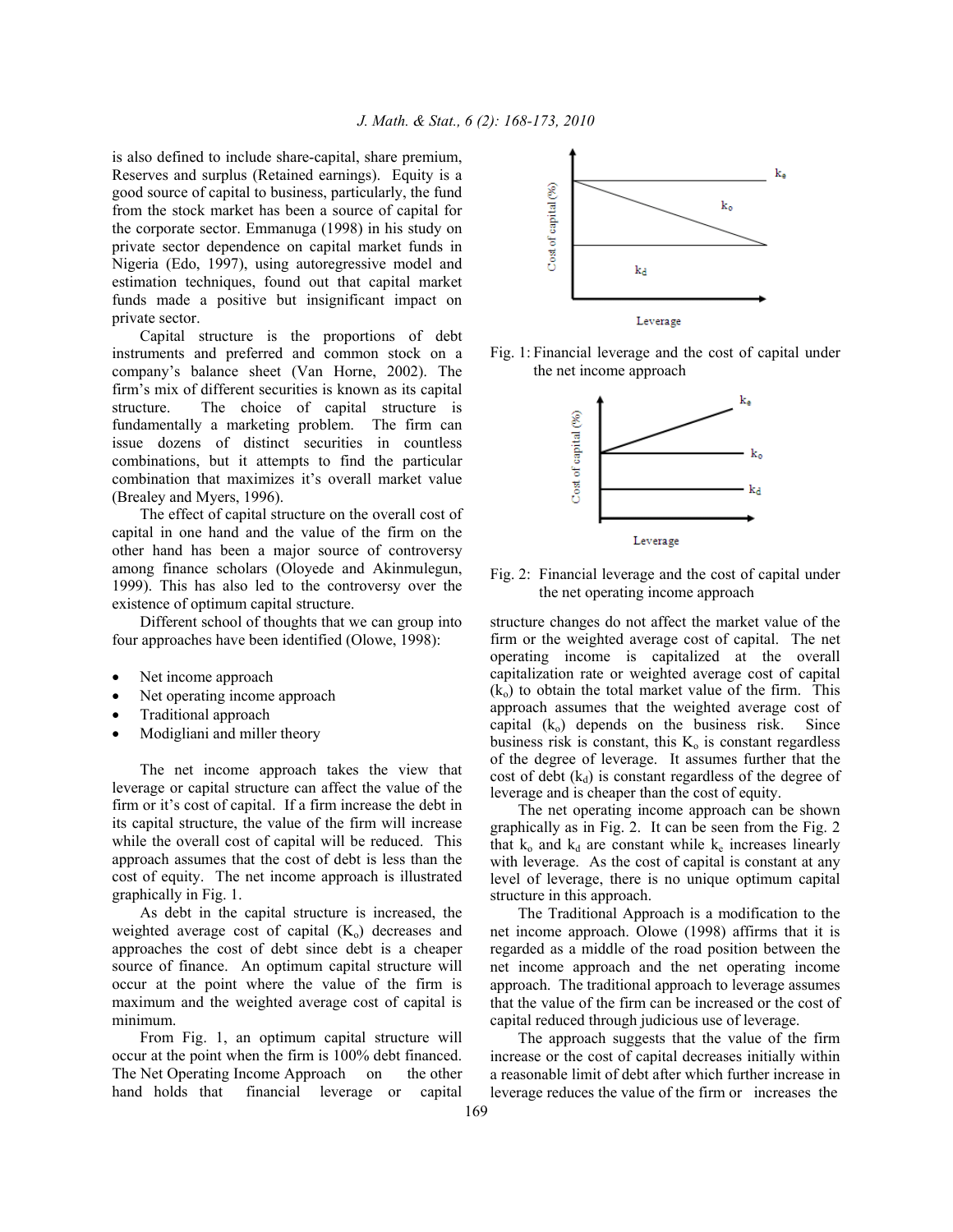

Fig. 3: Leverage and the cost of capital under the traditional approach

cost of capital. Thus, in the traditional approach, an optimum capital structure exists and it occurs when the market value of the firm is maximum and the cost of capital is minimum.

 The traditional approach can be depicted graphically as in Fig. 3.

 In Fig. 3, the cost of capital first decreases with leverage and later increases with leverage. The range Q1 and Q2 is the point of optimum capital structure (Modigliani and Miller, 1958). Challenged the traditional view as to the effect of leverage on the cost of capital. They developed a behavioral justification support for the net operating income approach. Without taxes, the cost of capital and market value of the firm remain constant throughout all degrees of leverage (Modigliani and Miller, 1958). Modified their theory to admit that tax relief on interest payment does lower the Weighted Average Cost of Capital (WACC) and came to a different conclusion that the WACC will always continue to fall, up to a leverage level of 100%.

 Following the Modigliani and Miller (1958) article, Vermale (1981) presented an empirical result which is inconsistent with the M and M theories but agrees with the traditional view. They concluded that the cost of capital is affected by debt, apart from it's tax advantage and that investors prefer corporate to personal leverage and therefore, the value of a firm rises up to a leverage range considered prudent. Other studies that arrived at similar conclusion includes (Rajan and Zingales, 1995; Wald, 1999; Champion, 1999)

 Also, empirical studies by (Ross, 1977; Noe, 1988; Israel, 1992; Demirguc-Kunt and Maksimovic, 1999; Andy *et al*., 2002) confirmed that there is a positive correlation between leverage and the value of the firm.

 In all, a critical examination of the results reveals that the empirical evidence on the subject is so inconclusive that it offers little in terms of either resolving conflicting theoretical propositions or aiding the decision makers. This is because, while some research findings led to the conclusion that leverage has

positive impact on share price, some concluded that the relationship is negative. According to Andy *et al*. (2002) affirmed in their study that despite the extensive body of literature surrounding the question of an optimal capital structure and the numerous attempts to explain capital structure determinants, efforts have proved to be inconclusive.

## **MATERIALS AND METHODS**

**Theoretical framework:** Theoretically, there is a positive relationship between the leverage ratio and dividend per share given a cross section time series data surveyed over a given time span of this study, the equation showing the relationship can be specified as a cross sectional regression at  $t = 7$  as:

$$
Yi_7 = \alpha_0 + \alpha_1 Xi_7 + Ni_7 \tag{1}
$$

 This Eq. 1 is biased because of endogeneity of X and N. There is the need to identify the true causal effect. The data can be pool and thereafter estimate its OLS regression as:

$$
Yit = \alpha_0 + \alpha_1 Xit + Nit
$$
 (2)

 This Eq. 2 is still biased because of unobserved heterogeneity (Uit and Xit are correlated). This problem is said to be removed if the error term is decompose into two components so that:

$$
Uit = Vi + Yit
$$
 (3)

 Vi is the person- specific error and Yit is the idiosyncratic error. Equation 2 become:

$$
Yit = \alpha 1Xit + Vi + Yit
$$
 (4)

 Theoretically Vi does not change over time every person has a fixed value on this latent variable (fixed effect) and it represents person- specific time constant unobserved heterogeneity. It must be noted in this study V1 is the unobserved and it is constant over the six years.

 However, Yit varies over firms and time and fulfill the classical assumption of OLS error terms. With panel data as it is used in this study we can easily difference out Vit as:

$$
Yi2 = \alpha_1 Xi2 + Vi + Yi2 \tag{5}
$$

$$
Yi1 = \alpha_1 Xi1 + Vi + Yi1 \tag{6}
$$

Subtracting (6) from (5) we get: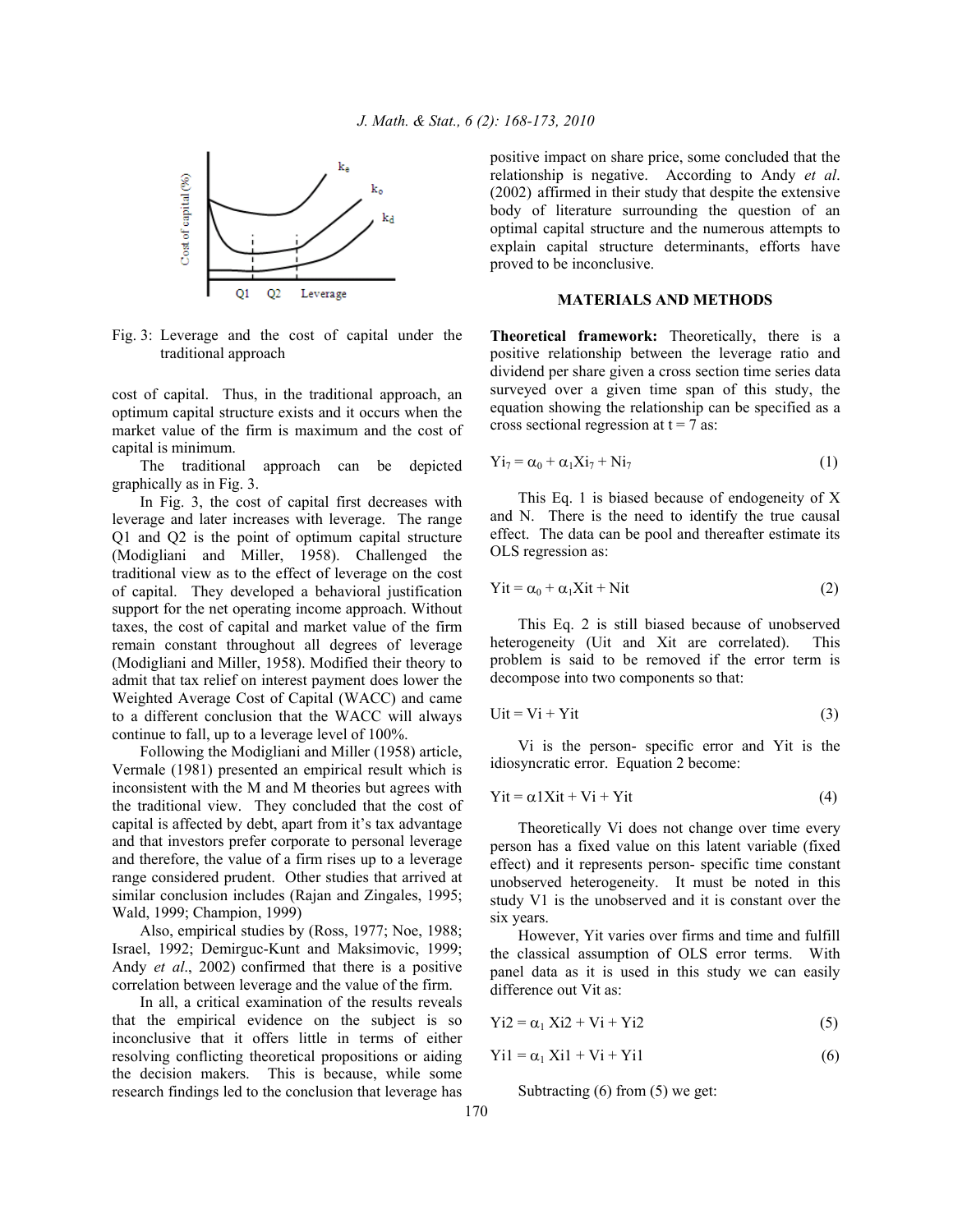$$
\Delta y i = \beta i \Delta X i + \Delta Y i \tag{7}
$$

Table 1: Descriptive statistics of data used

 Equation 7 is theoretically said not to be good as the estimator may not be efficient because the standard error will be biased. To remedy this, the Huber- while sandwich estimator is suggested. An alternative to Eq. 7 is that the within transformation of Eq. 4 (errorcomponent model) be taken such that we have:

$$
Yit = \alpha_1 Xit + Vi + Yit
$$
 (8)

 By averaging the equation over time for each firm, we have:

$$
\overline{Y}i = \alpha_1 \overline{X}i \times vi + \overline{Y}i \tag{9}
$$

By taking 9 from 8 we have:

$$
Yit - \overline{y}i = \alpha_1(Xit - \overline{X}i) + Yit - \overline{Y}i
$$
 (10)

 Equation 10 which is the time demean model can be estimated by pool OLS (Fixed Effect (FE) estimator)).

**Sources of data and definition of variables:** In the study, the variables earnings per share (eps), dividend per share (dps), debt and equity were used for the period between 1999 to 2005. The Factbook which is a publication of the Nigerian Stock Exchange was used. Data on these different variables were collected for different firms which were Conoil Plc, Mobil Oil Nigeria Plc, Oando Plc and Total Nigeria Plc. The Leverage ratio (Levratio) for each of the firms was determined using data for debt and equity.

## **RESULTS AND DISCUSSION**

 In an attempt to investigate the relationship that exist between earnings per share and leverage ratio on one hand and dividend per share and leverage ratio on the other hand in the petroleum industry examined in the study, effort was made to examine the descriptive statistic of the data series employed in the study. This is displayed in Table 1

 Table 1 shows that eps has the largest standard deviation while levratio has the smallest standard deviation of 0.558. The average value for eps, dps and levratio are 81.076, 88.599 and 0.556 respectively.

 All the series in the study are positively skewed. The value of the kurtosis confirmed that the levratio is normally distributed.

 The correlation matrix for the series used in the study is displayed in Table 2.

| Eps       | dps       | Levratio |
|-----------|-----------|----------|
| 81.076    | 88.599    | 0.556    |
| 234.309   | 216.066   | 0.558    |
| 54901.050 | 46684.500 | 0.312    |
| 2.676     | 2.057     | 1.010    |
| 8.458     | 5.270     | 2.811    |
| 28.000    | 28,000    | 28.000   |
|           |           |          |

Table 2: Correlation Matrix

|                              | Table 2: Correlation Matrix |        |          |
|------------------------------|-----------------------------|--------|----------|
|                              | Eps                         | Dps    | Levratio |
| Eps                          | 1.0000                      |        |          |
| Dps                          | 0.8450                      | 1.0000 |          |
| Levratio                     | 0.2722                      | 0.2905 | 1.0000   |
| <b>Source:</b> Data analysis |                             |        |          |

Table 3: Results of the panel data for the Eps equation

|                                 | Pooled     | Fixed effect | Random effect      |
|---------------------------------|------------|--------------|--------------------|
| Variable                        | regression | estimation   | estimation         |
| Constant                        |            | 83.8920      | 17.5610            |
| Levratio                        | 208.655    | $-5.0610$    | 114.1400           |
| $R^2$ within                    |            | 0.0002       | 0.0002             |
| $R^2$ between                   |            | 0.9081       | 0.9081             |
| $R^2$                           | 0.090      | 0.0741       | 0.0741             |
| Wald test                       |            |              | 2.08(0.14)         |
| F-statistic                     | 2.40(0.13) | 3.20(0.04)   |                    |
| Sigma u                         |            | 157.970      | 0.0000             |
| Sigma e                         |            | 205.170      | 205.1700           |
| rho                             |            | 0.372        | 0.0000             |
| Diagnostic test                 |            |              |                    |
| Lagrangian Multiplier (LM) test |            | 0.85(0.356)  |                    |
| Likelihood-ratio (LR) test      |            | 1.16(0.141)  |                    |
| Hausman test                    |            |              | $2.37$ (PV = 0.63) |
|                                 |            |              |                    |

**Source:** Data analysis

 From Table 2, it is found out that all the variables are positively correlated. For instance, the correlation between eps and levratio is 0.27 while between levratio and dps is 0.2905. However, between eps and dps the correlation coefficient is 0.84.

 To be able to measure the relationship that exist between eps and levratio panel data of this study, the different methods which include pooled regression, fixed effect regression and random effect regression were employed. The results from these methods are shown in Table 3, while the result for the relationship between dps and levratio was displayed in Table 4.

 The result on the Table 3 shows the results of the EPS equation for pooled regression, fixed effect regression and random effect estimation. For the pooled regression, result shows that a change in levratio will lead to 208.653 changes in eps.

The  $R^2$  shows that 0.09 (9%) of the systemic variation in eps was explained by the levratio. However since panel data is applied in the study, the system of pooled regression is subject to heterogeneity bias and so therefore the fixed effect and random effect regression were employed.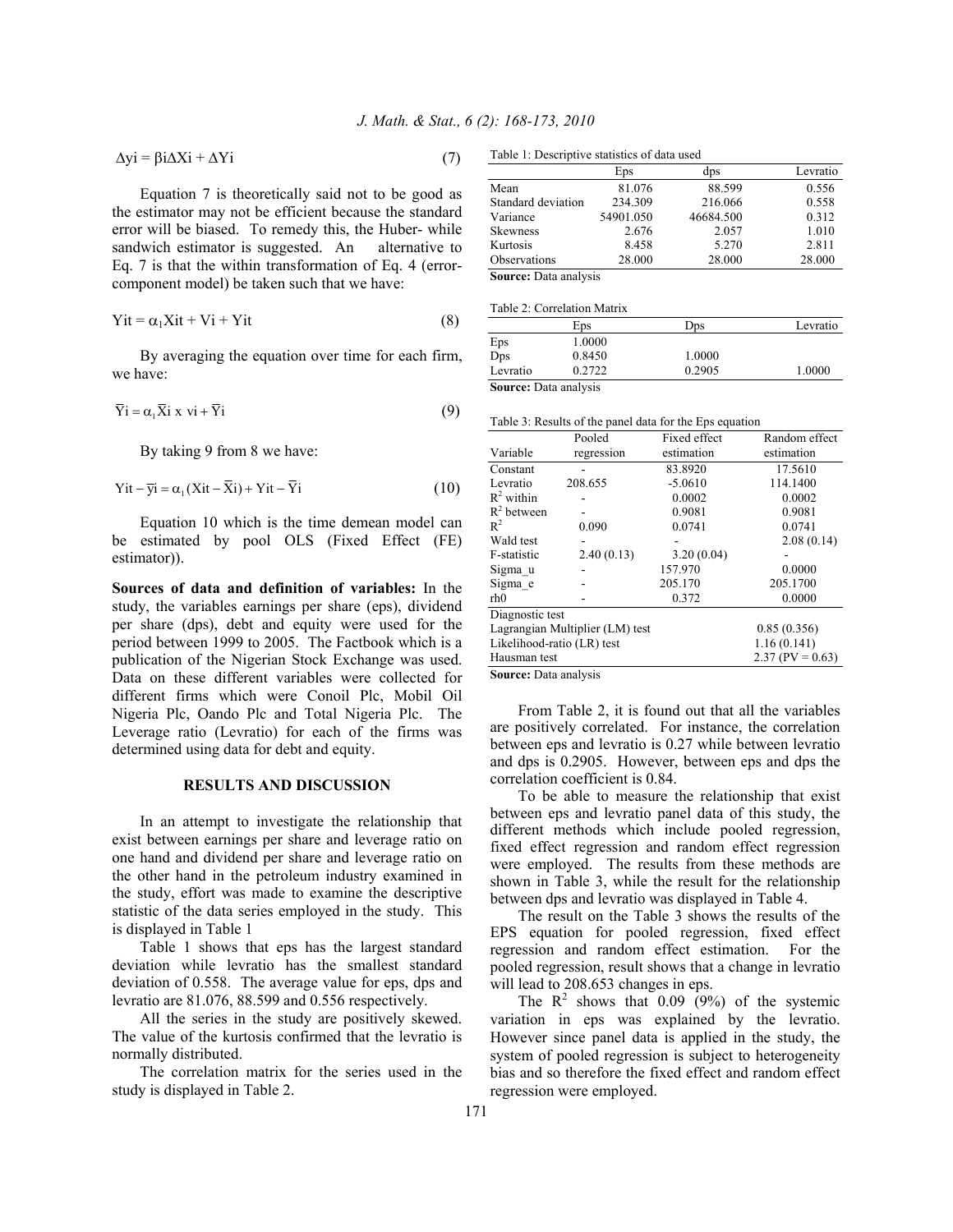Table 4: Results of the panel data for the dps equation

|                                 | Fixed effect | Random effect | Maximum likelihood |  |  |
|---------------------------------|--------------|---------------|--------------------|--|--|
| Variable                        | estimation   | estimation    | estimation         |  |  |
| Constant                        | 101.8900     | 26.9233       | 85.272             |  |  |
| Levratio                        | $-23.9000$   | 110.8430      | 5.978              |  |  |
| $R^2$ within                    | 0.0057       | 0.0570        |                    |  |  |
| $R^2$ between                   | 0.9107       | 0.9107        |                    |  |  |
| $R^2$                           | 0.0844       | 0.0800        |                    |  |  |
| Wald test                       |              | 2.34(0.12)    |                    |  |  |
| F-statistics                    | 0.13(0.72)   |               |                    |  |  |
| Sigma u                         | 179.72       | 7.5400        | 134.330            |  |  |
| Sigma e                         | 165.79       | 165.7900      | 163.030            |  |  |
| rh0                             | 0.54         | 0.0020        | 0.404              |  |  |
| Hagnostic test                  |              |               |                    |  |  |
| Lagrangian Multiplier (LM) test |              | 4.94(0.02)    |                    |  |  |
| Likelihood-Ratio (LR) test      |              | 5.29(0.011)   |                    |  |  |
| Hausman test.                   |              |               | 1.83(0.10)         |  |  |
| Source: Data analysis           |              |               |                    |  |  |

 For the fixed effect, result shows that an increase in the levratio will lead to reduction in the eps. That is there is an inverse relationship between eps and levratio. Any increase in levratio will reduce the eps to the tune of 5.061. On the other hand, the randomeffect indicates a positive relationship between the eps and the levratio. That is, a change in levratio leads to 114.14 changes in eps. To know which of the fixed effect or random-effect to be selected, the hausman test was carried out. Result shows the Value of the hausman test to be 2.37 and the P. Value is 0.63. From this, the P Value is not significant and so therefore the random effect is selected.

 The LM and LR test shows that there is problem of autocorrelation.

 From the Table 4, the fixed-effect shows that there is an inverse relationship between levratio and DPS and for the random effect, there is a positive relationship between DPS and levratio. The random effect was also selected based on the hausman test carried out in the test. The  $R^2$  within shows that out of the whole systemic variation in the DPS, levratio was able to explain just 5.7% of the variation. The LM and its LR results show that there is no autocorrelation.

### **CONCLUSION**

 The study empirically analyzed the relationship existing between leverage and corporate performance in Nigerian Petroleum Industry using panel data analysis. From the empirical investigation conducted, the following are the findings and possible areas of intervention:

That there is a positive relationship between earnings per share (eps) and leverage ratio. This implies that an increase in leverage ratio leads to increase in earnings per share

Also, there is a positive relationship between dividend per share (dps) and leverage. The implication of this is that if the leverage ratio of the Nigerian Petroleum Industry is increased, the dividend per share will also increase

Based on these findings, it can be concluded that leverage ratio has significant positive effect on both the earnings per share and dividend per share. As a result of this, for the Petroleum Industry to continue to strive in Nigeria, their management should do much to improve on the leverage ratio

#### **REFERENCES**

- Andy, C.W.C., C.Y.K. Chuck and E.L. Alison, 2002. The determination of capital structure: Is national culture a missing piece to the puzzle. J. Int. Bus. Stud., 33: 19-32. http://www.jstor.org/pss/3069576
- Booth, L., A. Varouj, A. Demirguc-Kunt and V. Maksimovic, 2001. Capital structures in developing countries. J. Finance, 56: 87-130. http://www.jstor.org/pss/222464
- Brealey, R.A. and S.C. Myers, 1996. Principles of Corporate Finance. 5th Edn., McGraw-Hill, USA., pp: 447-473.
- Champion, D., 1999. Finance: The Joy of Leverage. Harvard Bus. Rev., 77: 19-22.
- Demirguc-Kunt, A. and V. Maksimovic, 1999. Institutions, financial markets and firms debt maturity. J. Fin. Econ., 54:295-336. http://ideas.repec.org/a/eee/jfinec/v54y1999i3p295 -336.html
- Edo, S.E., 1997. Private sector dependence on capital market funds in Nigeria: An empirical evidence. J. Econ. Manage., 4: 41-60.
- Emmanuga, C., 1998. The Capital Market and Nigeria's Economic Performance. The capital market and Nigeria's economic development. Proceedings of the One-Day Seminar held at the Nigerian Institute of International Affairs, Jan. 21, Organized by the Nigerian Economic Society, Lagos, pp: 19-38.
- Israel, R., 1992. Capital and Ownership Structure and the Market for Corporate Control. Rev. Fin. Stud., 5: 181-198. http://www.jstor.org/pss/2962029
- Modigliani, F. and M.H. Miller, 1958. The cost of capital, corporation finance and the theory of investment. Am. Econ. Rev., 48: 261-297. http://www.jstor.org/pss/1809766
- Noe, T., 1988. Capital structure and signaling game equilibria. Rev. Fin. Stud., 1: 331-356. http://rfs.oxfordjournals.org/cgi/content/short/1/4/3 31
- Olowe, R.A., 1998. Financial Management; Concepts, Analysis and Capital Investments. 1st Edn., Brierly Jones Nigeria Ltd, Lagos, pp: 361-391.